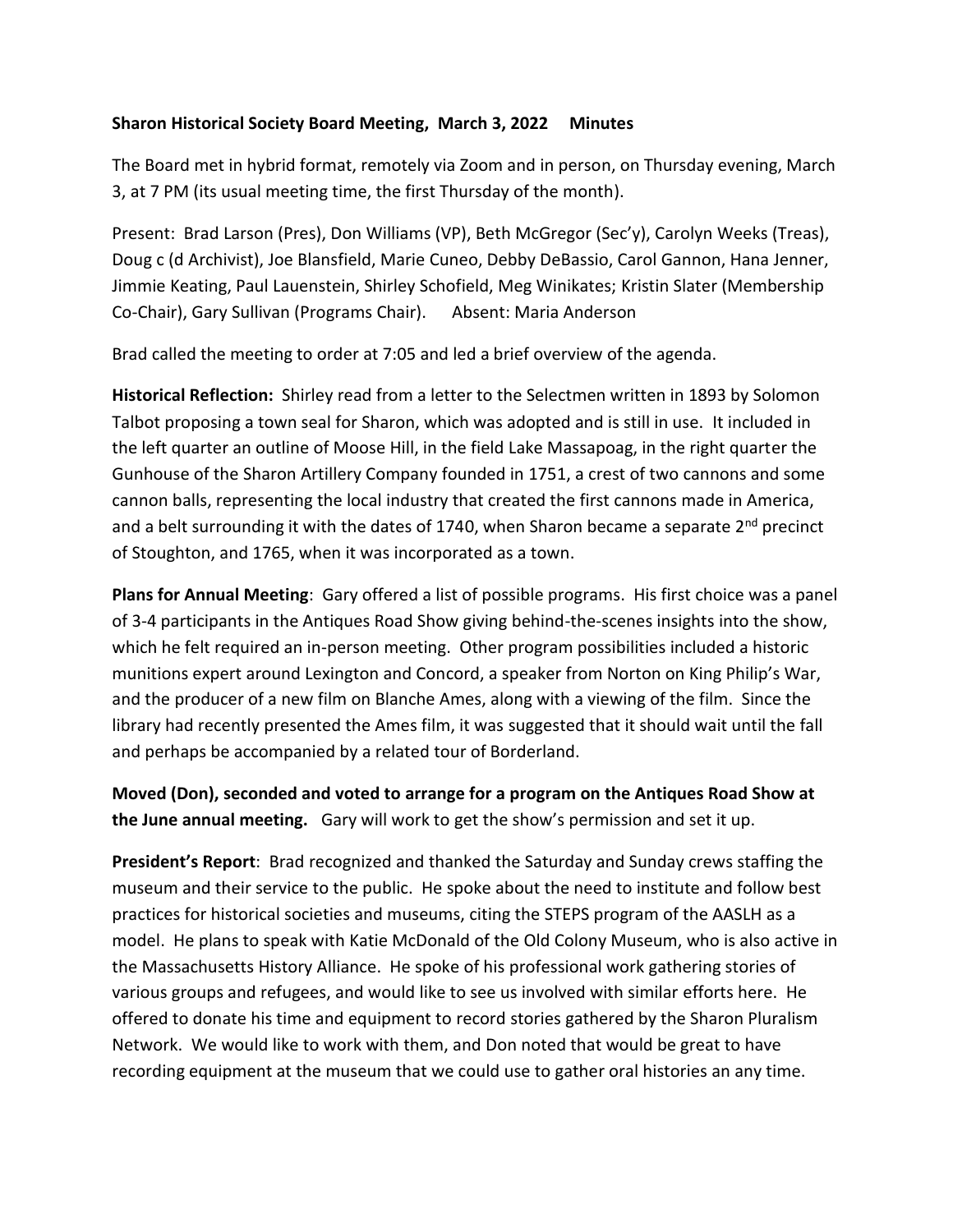**Treasurer's Report**: Carolyn asked for any questions or comments on her previously circulated monthly report, which showed an opening balance of \$3257.83, receipts of \$412.44, a transfer of \$7000 from the Sharon Credit Union CD, disbursements of \$1359.55, a closing operating balance of \$9310.72, and total cash assets of \$197, 323.04. A question was raised on how memorial donations are tracked. She said that they are earmarked and tracked to any specific wishes of the donor but are kept in the same accounts as other funds. However, if a major donor specifies that the donation be kept in a special account, we can set that up. Brad suggested that the Finance Committee bring a proposal to the Board developing specifics on handling memorial donations; Carolyn replied that they are already discussing it.

**Secretary's Report**: Beth reported on her efforts to clean up the office and organize the files, particularly Board records, saying she is careful to consult others before discarding anything. She also encouraged other Board members to take the opportunity offered by NEMA to become associate members and take advantage of their emails and programs. She asked for any questions or corrections on the February minutes; there were none.

## **Moved (Don), seconded and voted to approve the minutes of the Feb. 3,2022 meeting.**

**Vice President's Report**: Don reported for Buildings and Grounds that the elevator is ready for inspection, and that we have solicited quotes to repair the doors of the museum and carriage house. The DPW helping us move cases from Police Museum. He praised the outstanding job done by Hana, Carolyn, Beth and others on the Dr. Griffin display, which complements our March program. He noted that both the Ways & Means and Membership committees have met and discussed potential increases and restructuring of membership dues.

**Membership Report**: Don reported that 10 emails in our last all-member message failed due to a bad address; that some may have involved small errors, and we will follow up by phone with those whose addresses failed. Kristin as Membership Co-Chair explained the position of the Membership Committee that we should delay dues increase until we've given members a chance to enjoy some great programs, which we weren't able to offer in the past year or two, so they'll feel they're getting something more for their money. She also explained that in Wild Apricot, family members at the same address are treated as a 'bundle', with one identified as administrator. We can limit the number in one bundle and make rules about family member votes. The system can send three reminders of dues payments due before suspending a membership; suspended members are still kept on the database.

Brad asked how Wild Apricot keeps track of whose memberships are due for renewal and when they're renewed. Kristin explained that while we should write the appropriate messages rather than simply use the template provided by WA, the system automatically tracks when such notices should go out and when renewals are completed. The WA system also tracks donations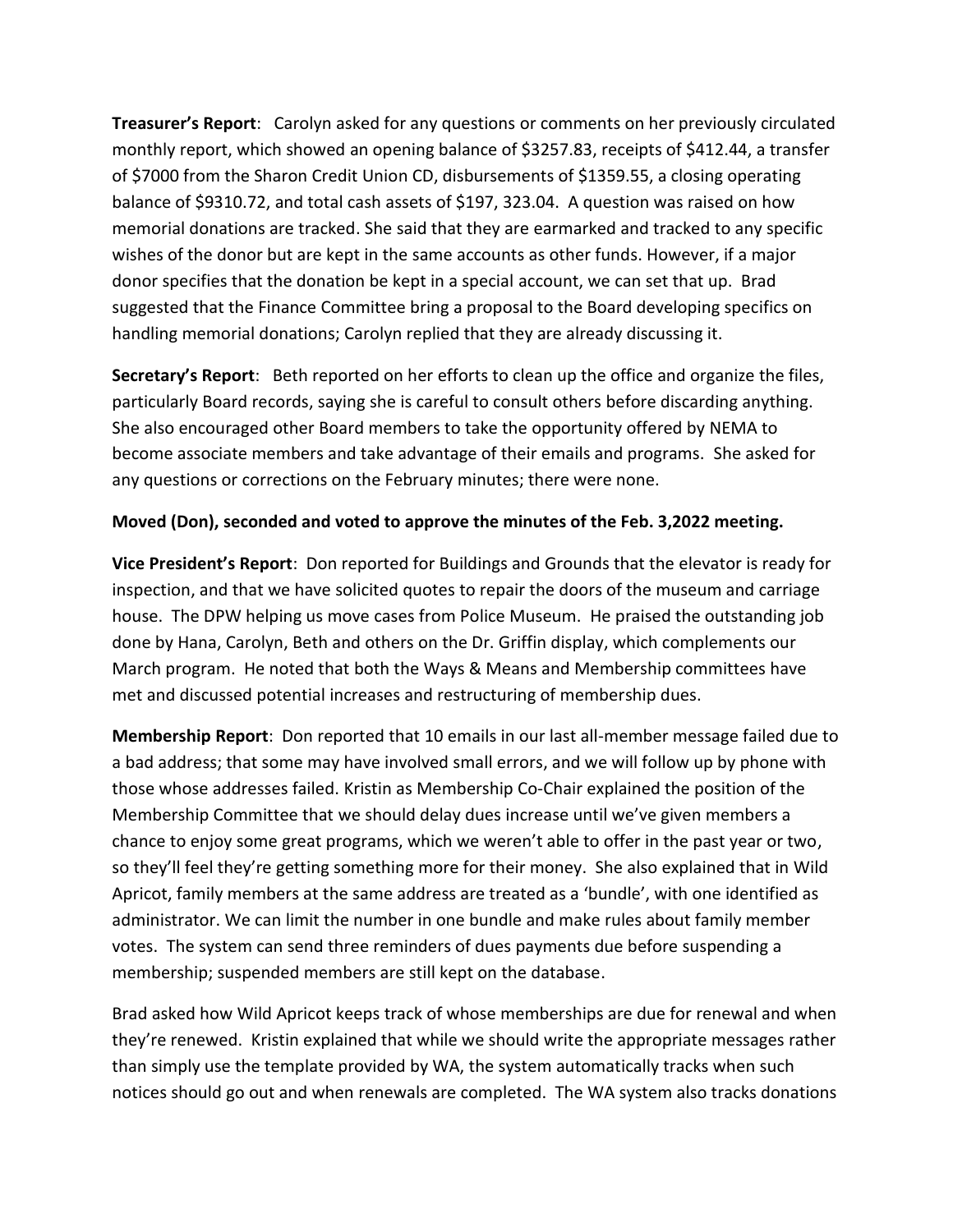and automatically sends receipts, although again we should tailor the wording of the receipts rather than just using the bare template provided.

Website: Brad showed a template for a website provided by Wild Apricot. He had some trouble because it doesn't use Wordpress, but they do provide good tech support, and while not the most sophisticated it provides good features like online purchasing and payments and is better than what we have. He will continue to work with it.

Our free trial period is almost over. We had previously authorized payment for three months, but prepaying for one year at \$99/mo. saves 10%; prepaying for two years would save 15% over the monthly rate. Hana asked if the data could be exported if we decided to leave the system; Kristen said yes, it could be exported to Excel.

**Moved (Paul), seconded, and voted to subscribe to Wild Apricot for one year** Brad and Don will coordinate on payment using the Society's credit card.

**Donnell Family Trust**: Shirley reported that she had received a message from Chuck Farrington, the Trustee for the Donnell Trust, that the house sale is contracted for \$1,000,000, and that we should be hearing from him shortly. Fees to the lawyers, realtors etc. will be paid from the proceeds, and the rest divided among four groups; amount not known but should be sizeable.

**Ways & Means Report**: Doug reported that the committee met in January and February. They are committed to raising \$650 in matching funds for the Veterans grant we received, through a targeted appeal and a booth at the two spring markets, Hana's May 1 crafts market and a later flea market. They'll explore cooperating with Sustainable Sharon on a joint event. They are planning ahead for the gift shop, possibly adding new items, and are ordering 10 new copies of the red book. Debbie will set a date to complete an inventory of the gift shop stock. They discussed potential income from building rentals, but the building isn't fully ready and they tabled the rental discussion for now. They proposed a dues increase to \$25 for an individual membership, \$35 or \$40 for a family membership, possibly adding a lower-rate junior/student member category, and no longer offering Life Memberships, although those already holding them would be 'grandfathered' in.

**Plans for March 10 Quarterly Meeting**: The meeting will be hybrid, with attendees both in person at the museum and remotely on Zoom. Joe and Don are coordinating the setup. Don had a phone conversation with the speaker, Bill Dudley of Foxboro. Bill suggested that he speak about Dr. Griffin for about 25 minutes, then open up the floor for audience members to add their memories and comments. The talk will be accompanied by photographs that he would like to show on the screen. In the announcement to all members, we will both share the Zoom link and encourage people to register in advance to attend in person, so that we can set up the space accordingly.